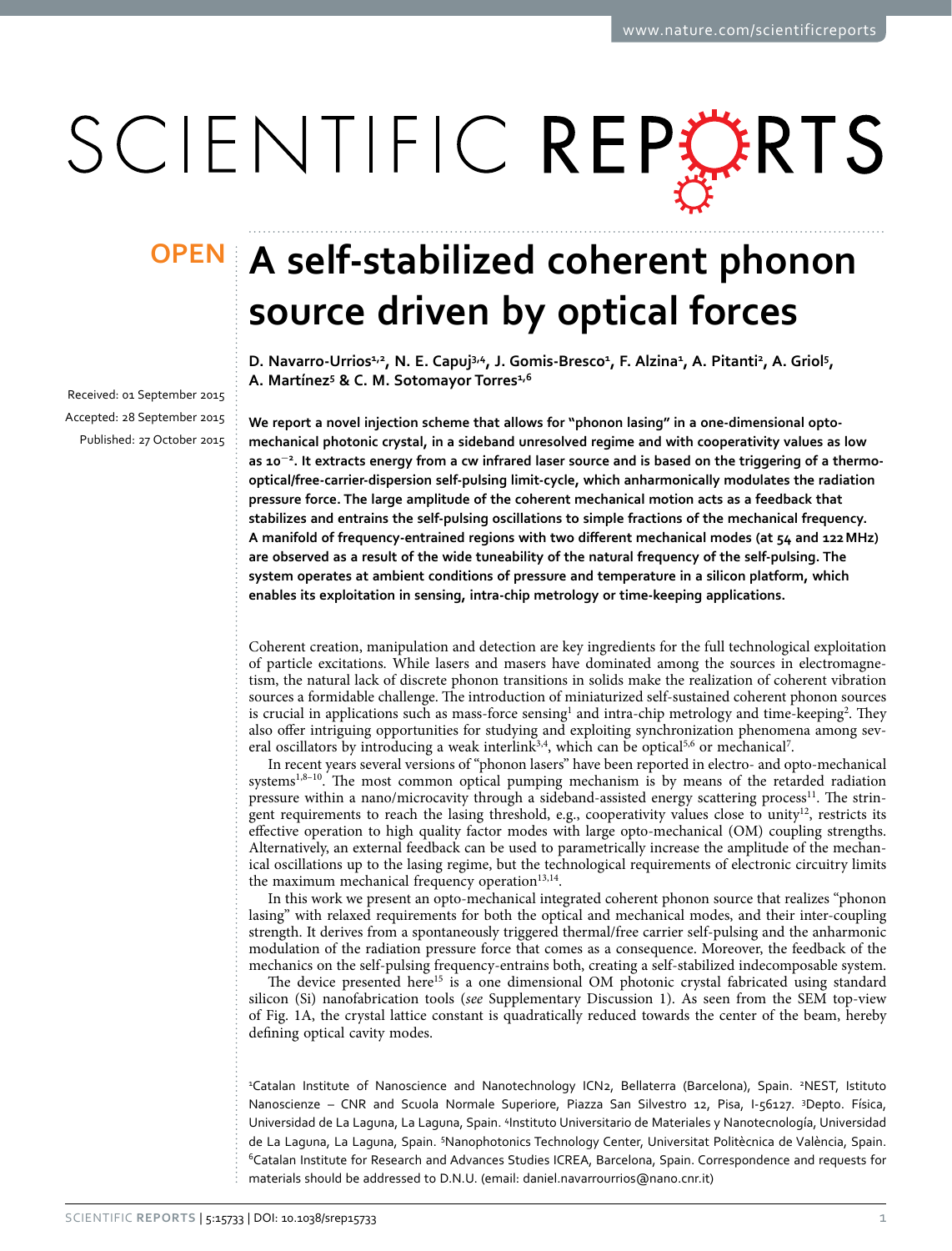

<span id="page-1-0"></span>

Low-power, optical transmission measurements of the second order even-even optical mode (see Finite-Element-Method (FEM) simulation in inset of [Fig. 1B\)](#page-1-0), show a Lorentzian lineshape with a cavity resonant wavelength at  $\lambda_r = \lambda_o = 1527.01$  nm and a linewidth  $\Delta \lambda_o = 70$  pm, holding an optical Q-factor  $Q_0 = 2.2 \times 10^4$  (Fig. 1B). The same measurement at high input powers shows the typical bistability "saw-tooth" shaped transmission, caused by the red-shift of the resonance frequency due to thermo-optic (TO) nonlinearities<sup>16</sup>. In this regime, decreasing the laser-cavity detuning from the blue-side results in an increase of the intracavity photon number  $(n<sub>o</sub>)$ .

Thermally driven motion of the low frequency mechanical modes is seen by processing the transmitted light with a spectrum analyzer. Here, mechanical modes with a non-negligible OM coupling rate ( $g_{OM}$ ) appear as narrow Lorentzian peaks in the frequency spectrum, as reported in Fig. 1C. The odd, in-plane flexural modes of the beam have a single particle coupling rate  $(g_{o,OM})$  of tens of KHz, as obtained from FEM simulations in a perturbative approach for shifting material boundaries<sup>17</sup>. The even-mode family is weakly coupled due to symmetry considerations. In this work, we focus on the second (three anti-nodes) and third (five anti-nodes) order odd modes, which have a center frequency of  $v_{m,2}$  = 54 and  $v_{m,3}$  = 122 MHz, simulated effective masses  $m_{\text{eff},2}$  = 2.4 × 10<sup>-15</sup> kg and  $m_{\text{eff},3}$  = 2.6 × 10<sup>-15</sup> kg, and mechanical Q-factors  $Q_{m,2} = 450$  and  $Q_{m,3} = 520$ , respectively. The Q-factors are mainly limited by the experimental conditions: room-temperature (thermo-elastic damping) and atmospheric pressure.

Temporally resolving the optical transmission with a fast detector reveals a complicated nonlinear dynamics when  $n_o$  is above  $n_{o,th} = 4.4 \times 10^4$  (black curve in [Fig. 2A\)](#page-2-0). It is well known that the dynamic competition among different nonlinearities can lead to instabilities, self-sustained oscillations and chaotic behavior of light within a photonic device<sup>18-20</sup>. The two main sources of nonlinearities in standard Si resonators operating at  $1.55 \mu m$  are Free-Carrier Dispersion (FCD) and the TO effect<sup>16</sup>. In the case of FCD, the excess of free-carriers leads to a reduction of the material refractive index and therefore a blue-shift of the optical cavity mode<sup>21</sup>. On the other hand, the TO effect results in an increase of the refractive index of the material with increasing temperature. Here other high-order effects, such as Kerr nonlinearity, are ignored<sup>16</sup>. Since the main source of heating is Free-Carrier Absorption (FCA), the dynamics of free-carrier density (*N*) and the temperature increase (Δ*T)* are linked and can be described by a system of coupled rate equations<sup>22,23</sup>: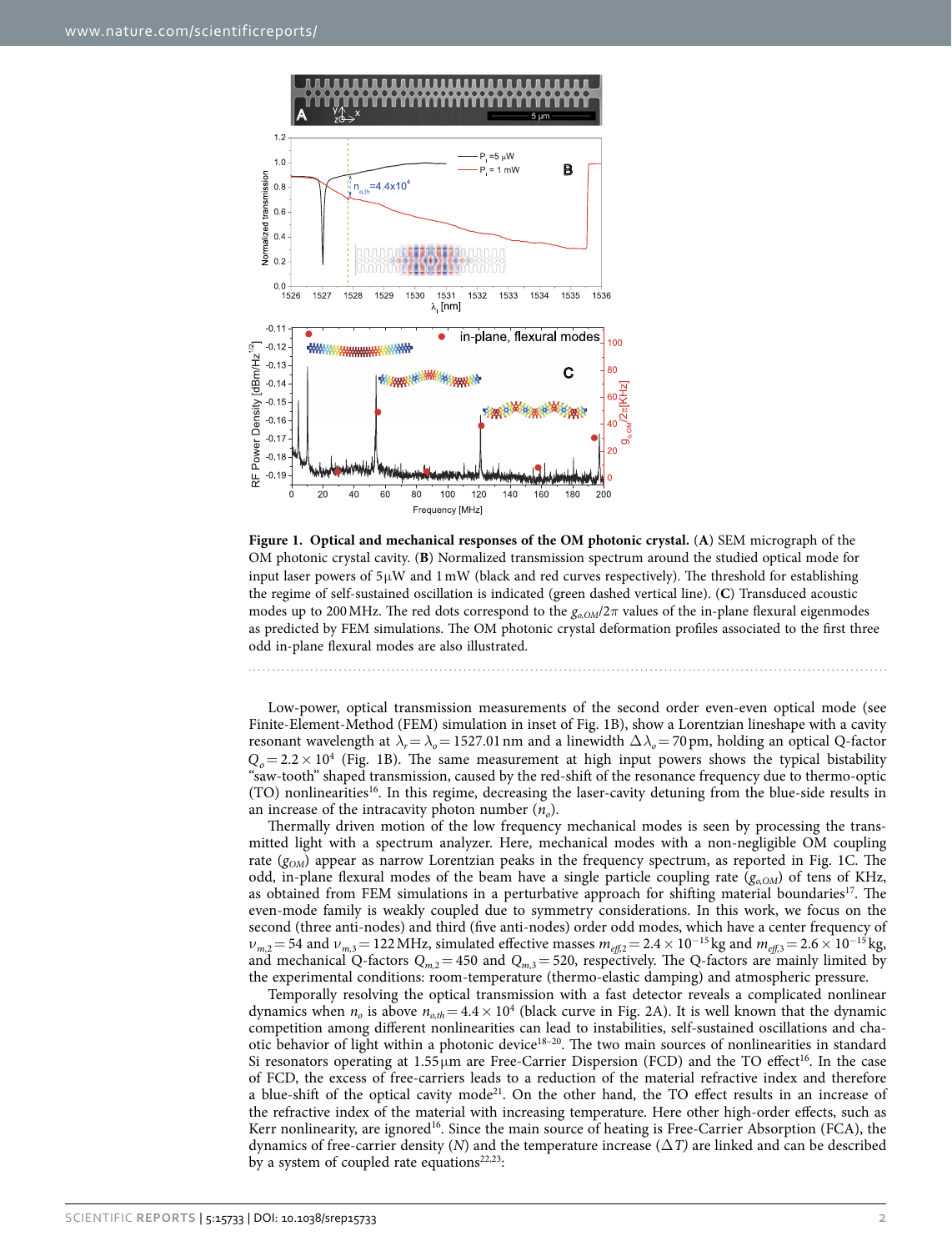

<span id="page-2-0"></span>**Figure 2.** Dynamics of the coupled system for  $P_{in} = 1$  mW and  $n_o$  over the threshold. (A,B) The black (red) curve shows the experimental (simulated) temporal profile of the transmitted signal obtained at  $\lambda$ <sup>l</sup> = 1530.2 nm (panel A) and at  $\lambda$ <sup>2</sup> = 1529.1 nm (panel B). In the latter case the OM photonic crystal is oscillating coherently in its  $3^{rd}$  in-plane flexural mode. The SP is frequency-entrained with the mechanical oscillation (*M*= 2) (**C**,**D**) Simulated temporal profiles of FCD (black), TO (red) and OM (blue, only in panel D) contributions to the spectral shift of  $\lambda_r$  obtained at  $\lambda_l$ = 1530.2nm (panel C) and at  $\lambda_l$ = 1529.1nm (panel D). The overall spectral shift of  $\lambda_r$  with respect to  $\lambda_l$  is represented in green. The dashed horizontal line indicates the resonant condition, i.e.,  $\lambda_l = \lambda_r$ .

$$
\frac{dN}{dt} = -\frac{1}{\tau_{FC}}N + \beta \left(\frac{hc^3}{n^2 \lambda_o V_o^2}\right) n_o^2 \tag{1}
$$

$$
\frac{d\Delta T}{dt} = -\frac{1}{\tau_T} \Delta T + \alpha_{FC} N n_o \tag{2}
$$

where *h* is the Planck constant, *c* is the speed of light,  $V<sub>o</sub>$  is the optical mode volume and  $\alpha_{FC}$  is defined as the rate of temperature increase per photon and unit free-carrier density. In the FCD (Eq. 1) we con-sider a Two-Photon Absorption (TPA) generation term<sup>[23](#page-5-18)</sup>, where  $\beta$  is the tabulated TPA coefficient<sup>16</sup> and a surface recombination term governed by a characteristic lifetime τ<sub>FC</sub>. The TO effect (Eq. 2) reflects the balance between the fraction of photons that are absorbed and transformed into heat due to FCA and the heat dissipated to the surroundings of the cavity volume, which is governed by a characteristic lifetime τ*T*. The generation terms of Eqs 1 and 2 depend on *no*, which includes the cavity filtering effect:

$$
n_o = \left(2P_l \frac{\kappa_e}{\kappa^2} \frac{\lambda_o}{hc}\right) \frac{\Delta \lambda_o^2}{4(\lambda_l - \lambda_r)^2 + \Delta \lambda_o^2},\tag{3}
$$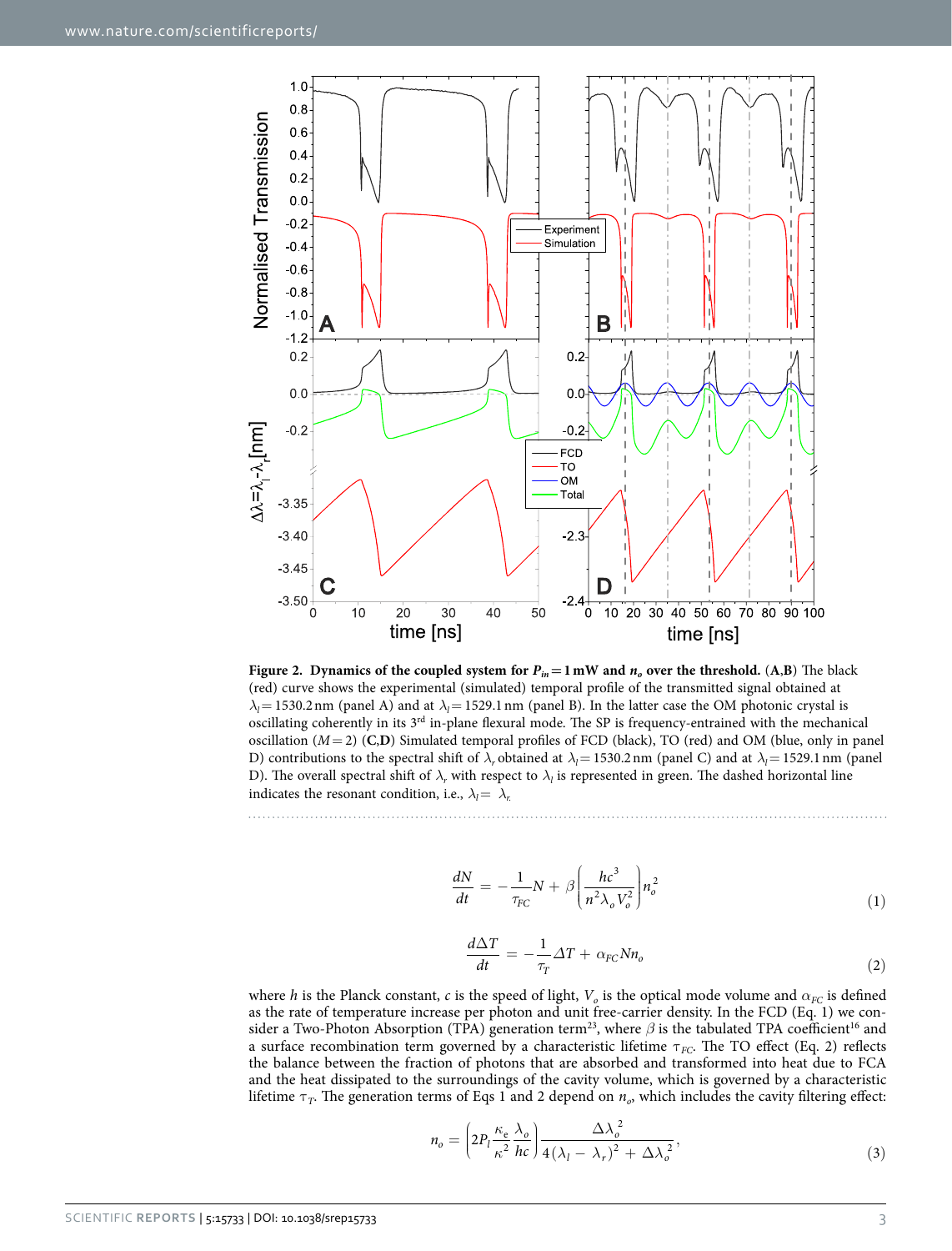where the term in parentheses represents the maximum  $n<sub>o</sub>$  achieved during the oscillation,  $\kappa<sub>e</sub>$  and  $\kappa$  are the extrinsic and total optical decay rates respectively,  $\lambda_l$  is the laser wavelength and  $P_l$  is the input power (we have assumed that  $\lambda_r \sim \lambda_o$  for the maximum  $n_o$  factor and that  $\Delta \lambda_r \sim \Delta \lambda_o$ ). Importantly,  $\lambda_r \approx \lambda_o - \frac{\partial \lambda_r}{\partial N} N + \frac{\partial \lambda_r}{\partial T} \Delta$  $\sigma_r \approx \lambda_o - \frac{\partial \lambda_r}{\partial N} N + \frac{\partial \lambda_r}{\partial T} \Delta T$  is the cavity resonant wavelength including first order nonlinear effects. Note that in Eqs 1 and 2 we have neglected spatial temperature gradients  $(\partial \Delta T/\partial x, \partial \Delta T/\partial x = 0)$  and assumed a homogenous distribution of *N*. Moreover, we consider an adiabatic response of the optical mode to the refractive index change: this comes naturally when we take into account the very different time-scale of the FCD and TO effects with respect to the optical cavity decay of ∼20ps.

For particular sets of conditions, *N* and Δ*T* form a stable limit cycle (*see* Supplementary Discussion 4), known as self-pulsing (SP)<sup>22</sup>. This phenomenon has been observed in various photonic structures, such as microdisks and photonic crystals<sup>22-26</sup>. In our system, when  $n_o$  is above  $n_{o,th}$ , the system enters in the SP regime and the transmission assumes an asymmetric, double dip shape coming from the interplay between fast (FCD) and slow (TO) dynamics. Numerical integration of Eq. 1 reproduces accurately the experimental data, as seen in [Fig. 2A](#page-2-0). The characteristic lifetimes giving the best agreement with the experimental data are: τ*T*∼ 0.5*μ*s and τ*FC*∼ 0.5ns, which are compatible with values reported elsewher[e23](#page-5-18). Interesting insights can be gained from the inspection of the  $\frac{\partial \lambda_r}{\partial N}N$ (FCD) and  $\frac{\partial \lambda_r}{\partial \Delta T} \Delta T$  (TO) simulated time traces of [Fig. 2C.](#page-2-0) Within the limit cycle the temperature is unable to reach the steady state, which reflects in the triangular waveform of [Fig. 2C](#page-2-0) (red curve). The slow temperature decay (mirrored to a wavelength increase in the panel) dominates the SP oscillating frequency  $(v_{sp})$ , being the free-carrier creation and recombination very fast at these time scales. Since the Δ*T* instantaneous decay rate depends on the absolute value of the temperature, ν*SP* can be enhanced up to five times by increasing the amount of total heat in the cavity. In our system this is simply done by increasing  $\lambda_b$  which increases the time-averaged  $n_o$ . In order to further increase its operation regime, a reasonable strategy is to speed up the thermal/free-carrier dynamics by increasing the thermal diffusivity of the OM structures and the free-carrier recombination rate.

When the SP is active, the light within the cavity is modulated in a strongly anharmonic way, creating an "optical comb" in the frequency domain with multiple peaks spectrally located at integers of ν*SP* (*see* Supplementary Discussion 5). This results in a modulation of the radiation pressure optical force (*Fo*), which can be easily evaluated as a function of the intracavity photon number since  $F_o = h g_{OM} n_o$ . The flexural modes of the nanobeam can be described as damped linear harmonic oscillators driven by the anhamonic force:

$$
m_{\text{eff}}\frac{d^2u}{dt^2} + m_{\text{eff}}\frac{2\pi\nu_m}{Q_m}\frac{du}{dt} + k_{\text{eff}}u = F_o,
$$
\n(4)

where *u* is the generalized coordinate for the displacement of the mechanical mode and  $k_{\text{eff}}$  is its effective spring constant. Finally, the nonlinear wavelength has to include now the effect of the mechanical motion when evaluating Eq. 3, as:

$$
\lambda_r \approx \lambda_o - \frac{\partial \lambda_r}{\partial N} N + \frac{\partial \lambda_r}{\partial T} \Delta T + \frac{\lambda_o^2 g_{OM}}{2\pi c} u \tag{5}
$$

Importantly, the response of  $n<sub>o</sub>$  to deformation is also adiabatic since the radiative lifetime of the optical mode ( $\sim$ 20ps) is three orders of magnitude smaller than the mechanical oscillation period ( $\sim$  20ns).

The dynamics of the two systems described by Eqs 1, 2 and 4 are coupled through  $n_p$ . The most significant feature of the coupled system is that self-sustained mechanical motion is achieved if one of the low harmonics of the SP main peak at  $v_{SP}$  is resonant with the mechanical oscillations ( $Mv_{SP} = v_{\text{m}}$ ) where *M* is an integer number) (*see* Supplementary Discussion 5). In fact, the coherence of the mechanical oscillation is maintained since the mechanical mode lifetime ( $\sim$ 10*μs*) is much larger than 1/*Mν<sub>SP</sub>* (∼20ns). As an example, [Fig. 2B](#page-2-0) shows experimental and theoretical data for the case corresponding to  $M=2$  and the 3<sup>rd</sup> in-plane flexural mode. As expected, the mechanical oscillation at frequency  $\nu_m$  is superimposed on a SP trace at frequency  $\nu_m/2$ . Separating all the terms contributing to  $\lambda_r$  [\(Fig. 2D\)](#page-2-0), we see that a simple harmonic signal (blue curve denoted by OM) is included with the FCD and TO signal to obtain the data of [Fig. 2B.](#page-2-0) Our model reproduces quite well the dynamics of the transmitted signal, revealing that the contribution to  $\lambda_r$  of the displacement *u* is of similar magnitude of the ones from *N* and Δ*T*. The coherent oscillation of the mechanics implies that the driving strength overcomes the mechanical dissipation in the system, entering a regime that has been defined as "phonon lasing"<sup>[2](#page-5-1)</sup>, although the particle generation mechanism is very different to the one in photon systems. In this regime, phonons are created coherently, as seen from the self-sustained oscillations of [Fig. 2B](#page-2-0). It is worth noting that the same "phonon lasing" regime can be achieved through dynamical back-action processes, where for compensating intrinsic mechanical losses is desirable i) to be in the sideband resolved regime ( $\kappa/2\pi$  $\langle v_m \rangle$  and is required ii) to reach a field-enhanced cooperativity, defined as  $C = n_o \frac{4g_{o,OM}^2}{\kappa} \frac{Q_m}{2\pi\nu}$  $\frac{\rho_0 OM}{\kappa} \frac{Q_m}{2\pi\nu}$ *m*  $\frac{1}{2}$ <sup>2</sup>,  $\frac{1}{2}$  , at least of unity<sup>12</sup>. The SP pumping mechanism reported here is intrinsically different and achieves "phonon lasing" in more relaxed conditions, i.e.: i) while being deeply in the unresolved regime ( $\kappa/2\pi >> \nu_m$ ) and ii)

having *C* values within the 10<sup>−</sup><sup>2</sup> range.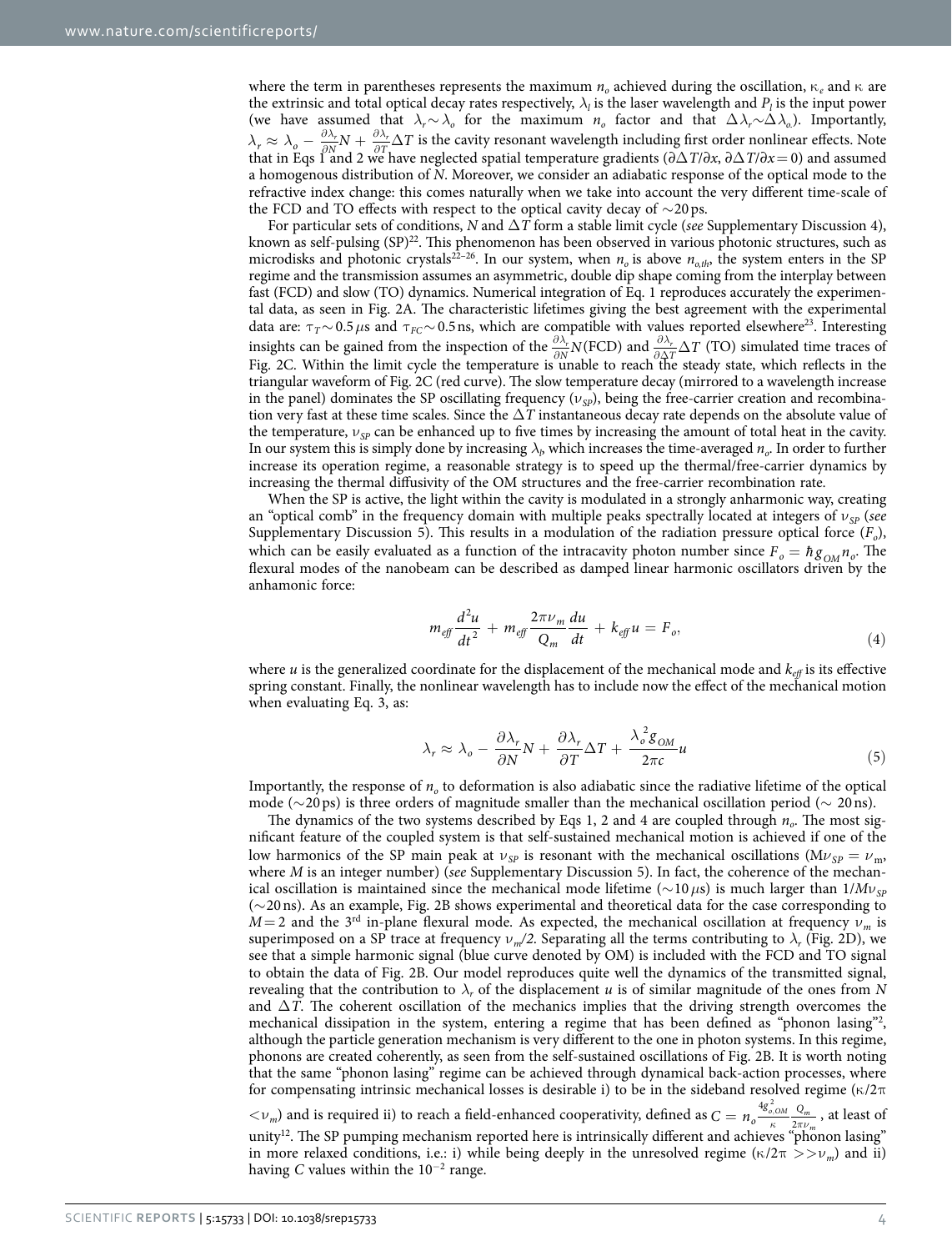

<span id="page-4-0"></span>**Figure 3. Multiple frequency entrainment and phonon lasing.** (**A**) Color contour plot of the RF power obtained for a  $P_{in} = 1$  mW. The green-dashed line indicates the threshold position. The vertical white-dashed lines indicate situations in which the signal corresponds to: thermally activated motion below threshold (I), SP within a frequency-unlocked regime (II) and frequency-entrained situation for  $M = 1$  (III). **(B)** Normalized RF spectra corresponding to the cuts I, II and III of panel A (green, red and black curves respectively), where I illustrates the 2nd in-plane flexural odd mode and II and III the first harmonic of the transduced signal. (C) Simulated behavior of  $v_{SP}$  considering only the 2<sup>nd</sup> mode and its estimated value of  $g_{o,OM}$  (green line). The red curve is the expected SP behavior in the absence of feedback, i.e., if the OM photonic crystal were not free to oscillate mechanically or uncoupled with the electromagnetic field. The experimental curve is also included (black dotted line).

The full RF power spectrum as a function of  $\lambda$ *l* presents several regions and features of interest. As shown in [Fig. 3A](#page-4-0), below threshold (left of the dashed vertical green line) only peaks related to the transduction of the mechanical modes appear. Above threshold, the signature of SP emerges. When the mechanics/self-pulsing resonant condition is achieved, "flat regions" appear, indicating the coherent vibration of the OM photonic crystal. Since all the dynamics is coupled together, the OM oscillations provide an active feedback that stabilizes the SP. In those specific conditions, the two oscillators are frequency-entrained (FE) in a way that the SP adapts its oscillating frequency to be a simple fraction of the mechanical eigenfrequency. Similarly to the case of synchronized oscillators, the lowest *M* values have the largest FE zones<sup>[3](#page-5-2)</sup>. Inspecting the spectra extracted along the white vertical lines of Fig. 3A and reported in [Fig. 3B,](#page-4-0) it is clear that the linewidth in the FE regions (III—black curve) is orders of magnitude narrower than both the SP oscillation (II–red curve) and the mechanical thermal Brownian motion (I–green curve), as expected from a coherent source. Following the SP main frequency peak evolution, we can extract a curve that resembles the Devil's staircase of synchronized systems<sup>3</sup>, as reported in Fig. 3C (black curve). Several regions of FE appear both with the 2<sup>nd</sup> and 3<sup>rd</sup> in-plane flexural odd modes ( $M=1, 2, ..., 6$  and  $M=3, 4$  respectively), where  $v_{SP}$  is stable (see Supplementary Videos S1 and S2) and robust to wide variations of  $\lambda_l$  and/or the laser power. By tuning  $\lambda_l$  it is possible to sweep over different FE states and switch to frequency-unlocked situations.

These experimental features can be well reproduced (green curve of [Fig. 3C](#page-4-0)) by introducing a  $g_{aOM}$  in good agreement with the evaluated one reported in [Fig. 1C.](#page-1-0) As expected, if the active feedback is turned off (i.e.,  $g_{aOM} = 0$ ), all the FE regions disappear and the SP naturally evolves with no interaction with the mechanics. The differences between model and experiment with regard to the spectral width of plateaus with  $M>1$  is associated to the non-linearity of the elastic restoring force and the damping term<sup>27</sup>.

The mechanism of generation of coherent mechanical oscillations shown in this work, with its self-stabilized nature, could represent a viable solution to generate and feed phonons to waveguides or membranes. The relatively low standards of the required technology could lead to a change of paradigm in the emerging field of phononics, by making coherent phonon generation readily available to researchers who have not access to state-of-the-art fabrication facilities and experimental setups. Since it operates on a silicon platform at atmospheric conditions it can represent a first building block for the integration of phononic circuits with electronics and photonics, allowing hybrid systems with added functionalities.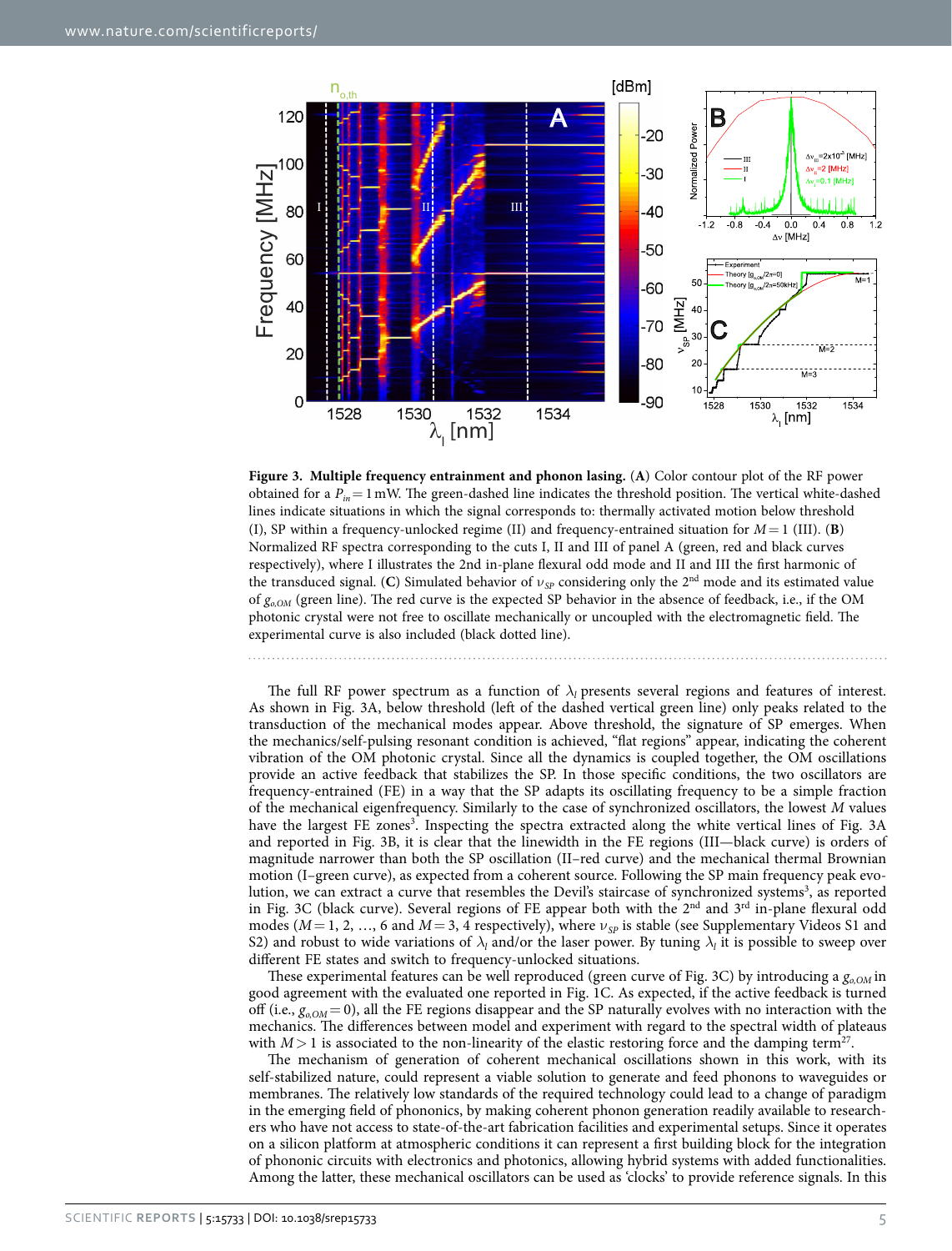context, synchronization phenomena among networks of self-sustained mechanical oscillators could be exploited to extend further the spatial range of a common coherent signal.

#### **Methods**

**OM crystal geometry.** The unit-cell is a Si parallelogram containing a cylindrical hole in the central part and two symmetric stubs on the sides. The cavity region consists of 12 central cells in which the pitch (a), the radius of the hole (r) and the stubs length (d) are decreased in a quadratic way towards the center, with a reduction up to 83% of the values at the extremes. At both sides of the defect region a 10 period mirror is included. The nominal geometrical values of the cells of the mirror are  $a = 500 \text{ nm}$ ,  $r= 150$  nm, and  $d= 250$  nm. The whole device length is about 15 $\mu$ m. The whole beam is free-standing and anchored to the rest of the Si layer from the two extremes, forming a stripe clamped at both ends suitable for optical actuation.

**Measurement.** A tapered fiber is placed nearly parallel to the OM crystal in order to excite its localized optical modes. A tunable laser source is coupled to the fiber input and the transmitted signal is detected at the output in two ways. To check for the presence of a radiofrequency (RF) modulation of the transmitted an InGaAs fast photoreceiver with a bandwidth of 12GHz was used. The RF voltage is connected to the 50Ohm input impedance of a signal analyzer with a bandwidth of 13.5GHz. The maximum input power used in this work is 1mW. The whole setup operates at atmospheric conditions of temperature and pressure. (see Supplementary Dicussion 3 for more details)

#### **References**

- <span id="page-5-0"></span>1. Feng, X. L., White, C. J., Hajimiri, A. & Roukes, M. L. A self-sustaining ultrahigh-frequency nanoelectromechanical oscillator. *Nat. Nanotech*. **3,** 342 (2008).
- <span id="page-5-1"></span>2. Aspelmeyer, M., Kippenberg, T. J. & Marquardt, F. Cavity optomechanics. *Rev. Mod. Phys.* **86,** 1391 (2014).
- <span id="page-5-2"></span>3. Pikovsky, A., Rosenblum, M. & Kurths, J. *Synchronization: a universal concept in nonlinear sciences* (Cambridge university press, Cambridge 2003).
- <span id="page-5-3"></span>4. Heinrich, G., Ludwig, M., Qian, J., Kubala, B. & Marquardt, F. Collective dynamics in optomechanical arrays. *Phys. Rev. Lett.* **107,** 043603 (2011).
- <span id="page-5-4"></span>5. Zhang, M. *et al.* Synchronization of micromechanical oscillators using light. *Phys. Rev. Lett.* **109,** 233906 (2012).
- <span id="page-5-5"></span>6. Bagheri, M., Poot, M., Fan, L., Marquardt, F. & Tang, H. X. Photonic cavity synchronization of nanomechanical oscillators. *Phys. Rev. Lett.* **111,** 213902 (2013).
- <span id="page-5-7"></span><span id="page-5-6"></span>7. Matheny, M. H. *et al.* Phase synchronization of two anharmonic nanomechanical oscillators. *Phys. Rev. Lett.* **112,** 014101 (2014). 8. Mahboob, I., Nishiguchi, K., Fujiwara, A. & Yamaguchi, H. Phonon Lasing in an Electromechanical Resonator. *Phys. Rev. Lett.* **110,** 127202 (2013).
- 9. Grudinin, I. S., Lee, H., Painter, O. & Vahala, K. J. Phonon laser action in a tunable two-level system. *Phys. Rev. Lett.* **104,** 083901  $(2010)$
- 10. Kippenberg, T. J., Rokhsari, H., Carmon, T., Scherer, A. & Vahala, K. J. Analysis of radiation-pressure induced mechanical oscillation of an optical microcavity. *Phys. Rev. Lett.* **95,** 033901 (2005).
- <span id="page-5-8"></span>11. Kippenberg, T. J. & Vahala, K. J. Cavity optomechanics: back-action at the mesoscale. *Science* **321,** 1172–1176 (2008).
- <span id="page-5-9"></span>12. Schliesser, A. & Kippenberg, T. J. in *Cavity Optomechanics*, Aspelmeyer M., Kippenberg T. J. & Marquardt F. Eds (Springer Berlin Heidelberg, 2014), chap. 6.
- <span id="page-5-10"></span>13. Roels, J. *et al.* Parametric instability of an integrated micromechanical oscillator by means of active optomechanical feedback. *Opt. Express* **19,** 13081–13088 (2011).
- <span id="page-5-11"></span>14. Villanueva, L. G. *et al.* A nanoscale parametric feedback oscillator. *Nano Lett.* **11,** 5054–5059 (2011).
- <span id="page-5-12"></span>15. Gomis-Bresco, J. *et al.* A one-dimensional optomechanical crystal with a complete phononic band gap. *Nat. Commun.* **5,** 4452  $(2014)$
- <span id="page-5-13"></span>16. Barclay, P. E., Srinivasan, K. & Painter, O. Nonlinear response of silicon photonic crystal microresonators excited via an integrated waveguide and fiber taper. *Opt. Express* **13,** 801 (2005).
- <span id="page-5-14"></span>17. Johnson, S. G. *et al.* Perturbation theory for Maxwell's equations with shifting material boundaries. *Phys. Rev. E* **65,** 066611 (2003).
- <span id="page-5-15"></span>18. Chen, S., Zhang, L., Fei, Y. & Cao, T. Bistability and self-pulsation phenomena in silicon microring resonators based on nonlinear optical effects. *Opt. Express* **20,** 7454 (2012).
- 19. Armaroli, A. *et al.* Oscillatory dynamics in nanocavities with noninstantaneous Kerr response. *Phys. Rev. A* **84,** 053816 (2011).
- 20. Mancinelli, M., Borghi, M., Ramiro-Manzano, F., Fedeli, J. M. & Pavesi, L. Chaotic dynamics in coupled resonator sequences. *Opt. Express* **22,** 14505 (2014).
- <span id="page-5-16"></span>21. Xu, Q. & Lipson, M. Carrier-induced optical bistability in silicon ring resonators. *Opt. Lett.* **31,** 341 (2006).
- <span id="page-5-17"></span>22. Johnson, T. J., Borselli, M. & Painter, O. Self-induced optical modulation of the transmission through a high-Q silicon microdisk resonator. *Opt. Express*, **14,** 817–831 (2006).
- <span id="page-5-18"></span>23. Pernice, W. H., Li, M. & Tang, H. X. Time-domain measurement of optical transport in silicon micro-ring resonators. *Opt. Express*, **18,** 18438–18452 (2010).
- 24. Yang, J. *et al.* Radio frequency regenerative oscillations in monolithic high-Q/V heterostructured photonic crystal cavities. *Appl. Phys. Lett.* **104,** 061104 (2014).
- 25. Zhang, L., Fei, Y., Cao, Y., Lei, X. & Chen, S. Experimental observations of thermo-optical bistability and self-pulsation in silicon microring resonators. *JOSA B* **31,** 201–206 (2014).
- 26. Deng, Y., Liu, F., Leseman, Z. & Hossein-Zadeh, M. Thermo-optomechanical oscillator for sensing applications. *Opt. Express* **21,** 4653–4664 (2013).
- <span id="page-5-19"></span>27. Lifshitz, R. & Cross, M. C. Response of parametrically driven nonlinear coupled oscillators with application to micromechanical and nanomechanical resonator arrays. *Phys. Rev. B* **67,** 134302 (2003).